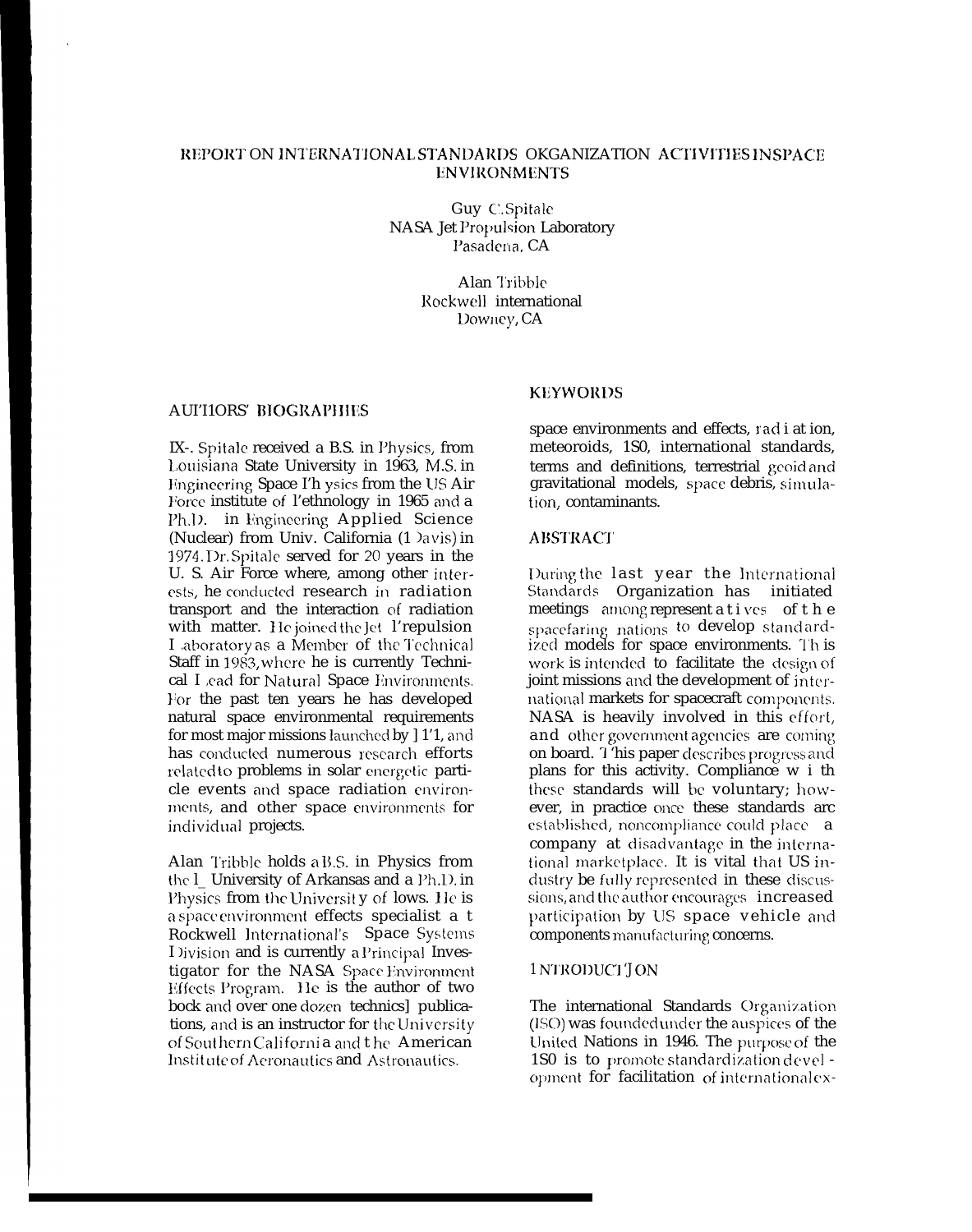change of goods and services. l'he 1S0 is composed of a variety of '1'ethnical Cornmittecs (l'C), Subcommittees (SC), and Working Groups (WG), that develop international standards. Compliance with 1S0 standards is completely voluntary as their intent is to enhance scientific cooperation and promote trade. ISO standards do not require individual countries to change or discard their existing specifications, rather they require individual countries to exchange information to create common de f inition of existing and agreed upon interfaces.

in 1993 1S0 TC20, Aircraft and Space, formed a more focused SC to deal w i th Space Systems and Operations, SC14. The AIAA functions as the secretariat for SC14. SC14 is in turn composed of five working groups: i) Design, Engineering and Production, ii) Interfaces, integration, and Test, iii) Operations and Ground Support,  $i \vee j$ Space Environments (Natural ant] Art ificial), and v) Program Management. The Space Environments working group, WG4, is chaired by Russia. The United States has four voting members on WG4, which arc appointed by the lead US aerospace technical organ ization, the American Institute of Aeronautics and Astronautics (AIAA).

At the current time, the four "official" US delegates are shown below. The only time this matters is when WG4 votes  $(x)$  a new work itcm. All other LJS activities can, and are, conducted by the organizations and individuals that arc best capable of providing input. "I'he US delegates have the obligation to share information on the ISO activities with the US space environments community and to report their findings back to the US Subcommittee Advisory Group (SCAG) before SC~4 meetings.

Dr. Guy Spitale NASA ]et Propulsion 1.aboratory 818-354-3894 *s/~ltnl CCl~SeC-521 .j/)l. rlflsfl.,q(l~l*

1)r. Alan Tribble Rockwel] lnternationa] 310-922-4763 *actribbl@ssd. Rockwell. com*

Dr. Walther Spjeldvik Weber State University  $z$ *wspjeldv@cc.weber.edu* 

I Ir. Ken Champion US Air Force Phillips Lab

The immed i ate objectives on the delegation are to ensure that the best envi ronmental models are selected as international standards and to encourage improvement and further development of models where there are serious model deficiencies or where m satisfactory model exists. Eventually, these models will be applied, either in WG4 or in some other working group, to develop manufacturing standards for spacecraft components in international markets, We will require the cooperation and support of the entire US space environments community in the government, commercia I and academic sectors to be fully effective in protecting US competitive interests.

# WG4ACTIVITIES "1'0 DATE

Nagoya, Japan 12-15 Apr. 1994:

WG4 did not make its debut until the third meeting of SC14 convened by Mr. Yuri Bulgakov on behalf of the Russian Fecleration. This first gathering in Nagova, Japan, a t which the lJS was represented solely by l)r. Ken Champion, was primarily organizational. This paper, therefore, will concentrate on the second and third WG4 meetings in Moscow and Cannes respectively. } Iowever, me significant outcome of the Nagoya meeting was the preparation of a draft set of space environment standards [1] by Dr. Champion as a strawman for review by the international community. This document was circulated among the limit cd  $community$  of experts identified at the time as interested in international space environment standards. It was instrumental in bring  $\frac{1}{2}$  significant issues to the fore and  $\frac{1}{2}$  $\mathcal{A}_{\mathbf{z}}$  :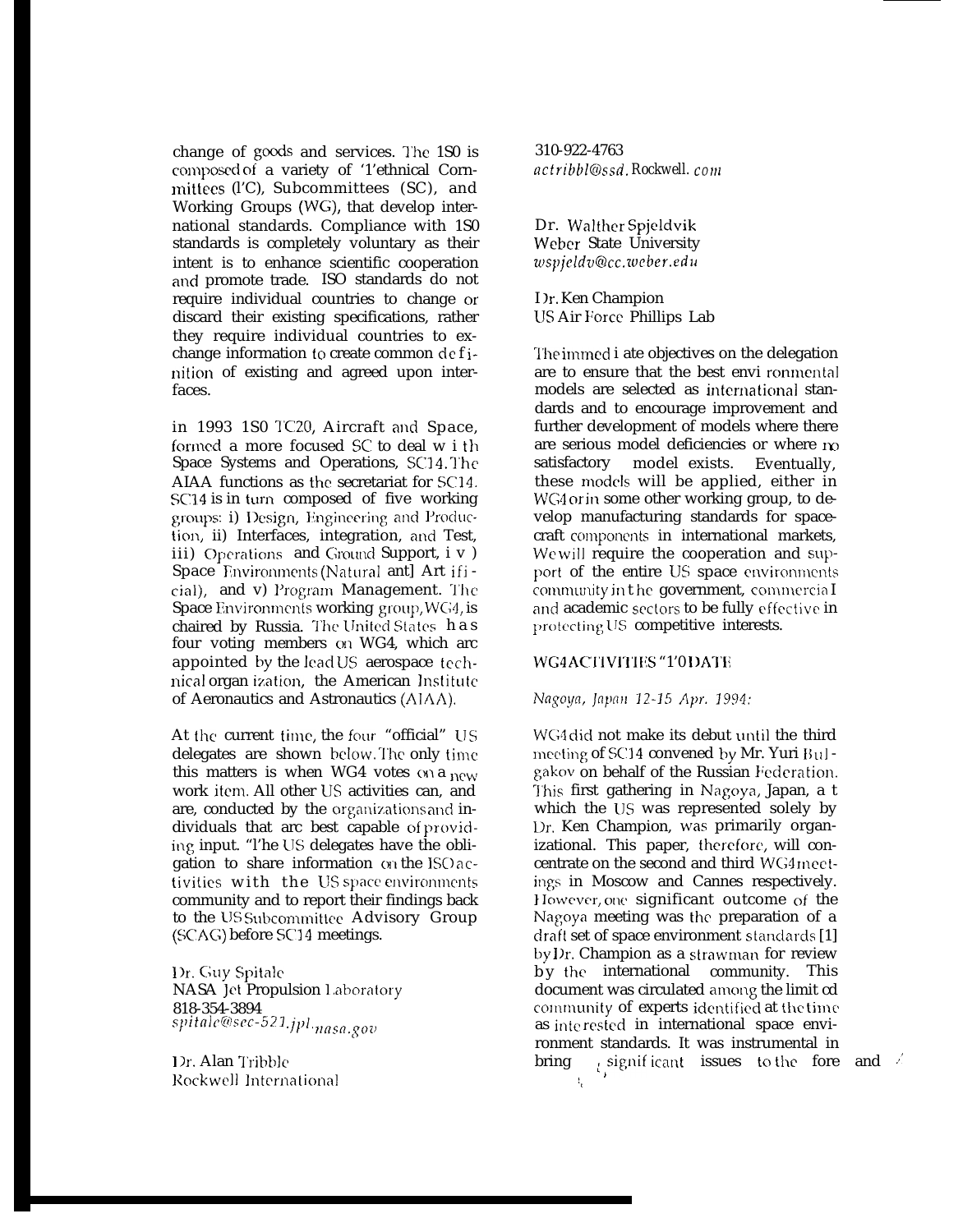stimulating discussion on major points of concern.

Moscow, Russia, 17-21 Oct. 1994:

During the week of 17-21 Ott. 1994 the lnternational Standards Organization (1S0) sponsored meetings in Moscow, Russia. On 18 and 19 Ott. five working groups of SC14 met in parallel at the Cosmos hotel to work issues related to specific areas of expertise. On Friday, 21 Oct. the Plenary meeting of SC14 was held at the Russian Space Agency. Dr. Guy Spitale was the sole US representative at the WG4 meetings.

Representation by country:  $1\overline{u}$  $1$  French 2 lapanese 25-30 Russian (variable) 1 1S0 representative (occasionally present) 1 Brazilian (present first day)

Summary of discussions in WG4:

The Working Group agreed upon the f 01lowing 15 areas for standardization:

Terms and definitions.

- Cosmic rays including solar cosmic rays, galactic cosmic rays, anomalous cosmic rays, albedo particles, and associated radiation transport methods.
- Solar activity, solar proton events, solar emanations of various frequencies, geomagnetic indices, and solar wind.

Terrestrial geoid and gravitational models. Terrestrial trapped radiation belts.

The magnetosphere and ionosphere.

Meteoroid environments.

Space debris.

The neutral upper atmosphere.

- Optical emissions of the Earth's atmosphere.
- Anthropogenic influences on the near-larth space environment.
- Spacecraft interactions with the environment.
- Simulation of all aspects of the space environment.
- Planetary and satellite simulation (contaminants).

T 'he group made some minor wording changes and added some subheadings in the areas of standardization. The Russians made nine specific proposals for development of standards, many of them concentrated in the radiation area, They proposed collaboration with US investigators. Allthe proposals were approved for development.

A requirement for temporal variations within the models where appropriate was added at the suggestion of the US.

The US proposed draft standardization document [1] was withdrawn after discussion by the working group, and it was agreed that in the area of Space Environments the 1S0 should issue a complex of separat e documents in each of the **a** reas of standardization. These documents are to be tied together by an overarching document pointing to each of the specialized documents as appropriate standards. Only the Japanese objected to this, and it is 1 ikely that this will be an item of controversy a t future meetings.

Cannes, France, 21-28 May 94:

1 n the interim bet ween meetings seven more proposals for development of standards were circulated by the Russians and they added three more during the meetings a t Cannes. One again the US was represented only by 1 Dr. Guy Spitale.

The list of proposed work areas now stands as follows:

- $\mathbf{1}$ Energetic Electrons in the Near **Earth Region**
- $\overline{2}$ **Energetic Electrons and Protons at** Low Altitudes
- $3<sup>1</sup>$ Heavy Ions in the Trapped Radiation Belts
- $\overline{4}$ Anomalous Cosmic Rays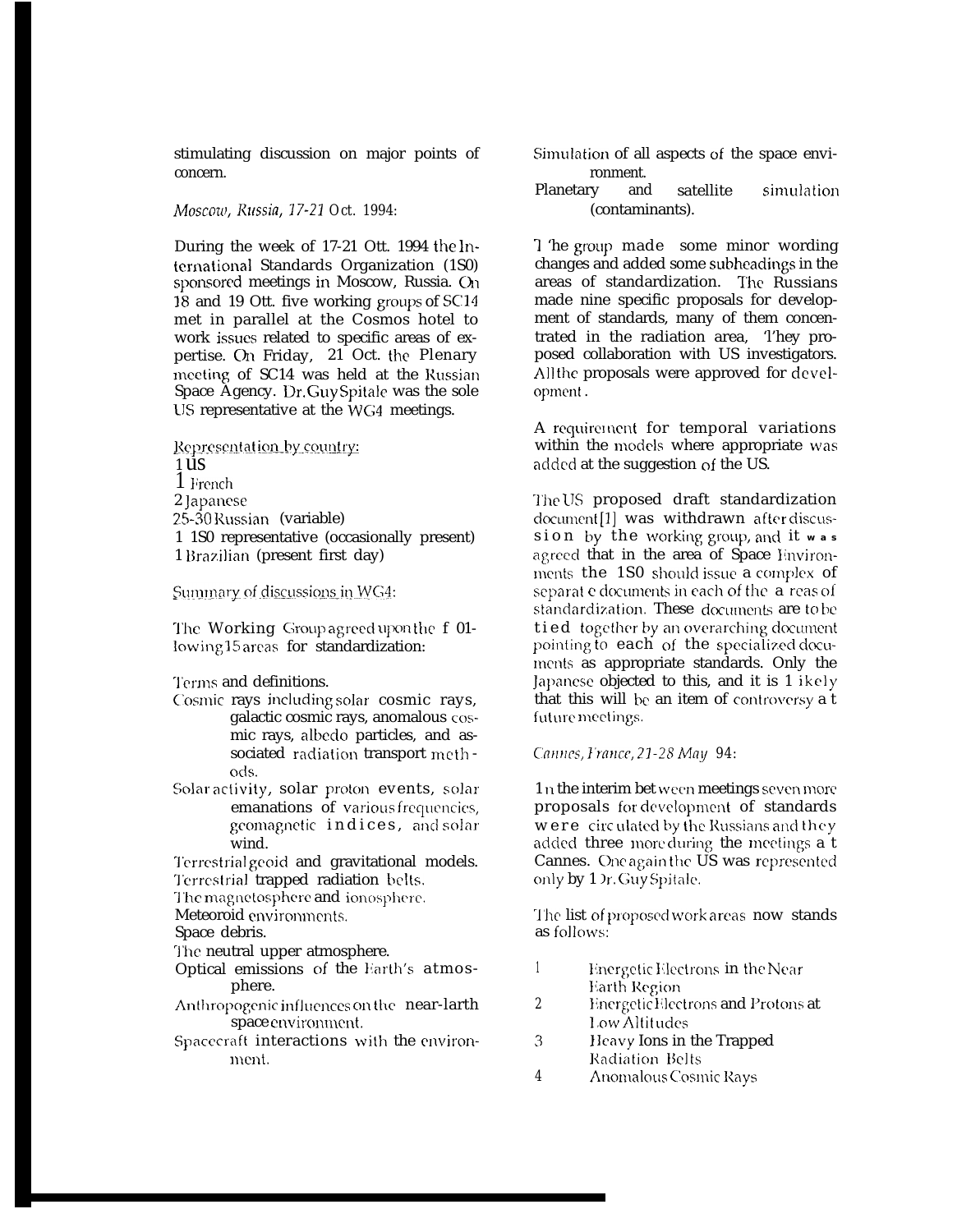- 5 **Galactic Cosmic Rays**
- 6 Solar Cosmic Rays - Particle **Fluences and Peak Fluxes**
- $\overline{7}$ ionosphere of the Earth
- 8 Solar Radiation - Soft X-rays
- $\overline{Q}$ Solar Radiation - Extreme and Far Ultraviolet
- Earth Upper Atmosphere - $10$ **Chemical Composition**
- Earth Upper Atmosphere Airglow  $11$ Intensity and Volume Emission Rate
- Earth Upper Atmosphere -12 Diffused Radiation
- Earth Atmosphere Density 13
- Magnetospheric Plasma -14 Electromagnetic Weather
- Magnetospheric Plasma -15 **Convection Patterns**
- Magnetospheric Plasma -16 Geomagnetic Field Disturbances
- Space Systems Vocabulary -17 interaction of Space Vehicles with the Environment
- Space Systems Space 18 **Environments - Simulation**
- 19 Space Systems - Models and Computation Methods - Spacecraft and Aerospace Plane Motion during Re-entry

Representation by country:

- $1<sub>us</sub>$ 1 UK 1 France
- 8 Russian Federation

There was no Japanese representation because of the short notice for this meeting. Also, several important potential Russian participants in the area of ionizing radiation were unable to attend for the same rea-Soil.

Summary of Discussions in WG4:

The subcommittee secret aria t in the person of J. French of AlAA asked for priori t ization of the 19 Russian proposals and that the proposals be grouped and their number reduced. The working group chairman, Mr.

Yuri Bulgakov, responded by defining three categories within which proposals were to be grouped. These three categories were labeled:

- 1) For immediate start
- $2)$ Defer one year
- $3)$ Reject for support

The working group members considered each proposal and voted. Although the Russian delegation dominated the group numerical y, it consistently split on the voting, and in all cases the Western delegates cast the deciding votes. The results of the voting are as follows:

Category 1: "For immediate start"

- $\overline{2}$ **Energetic Electrons and Protons at Low Altitudes**
- $5\phantom{.0}$ Galactic Cosmic Rays
- 6 Solar Cosmic Rays - Particle **Fluences and Peak Fluxes**
- $\overline{7}$ Ionosphere of the Earth
- Solar Radiation Soft X-rays 8
- $10<sup>°</sup>$ Earth Upper Atmosphere -Chemical Composition
- 13 Earth Atmosphere - I Density
- Space Systems Vocabulary -17 Interaction of Space Vehicles with Environment the
- 18 Space Systems - Space **Environments - Simulation**
- Space Systems Models ant] 19 Computation Methods - Spacecraft and Aerospace ]'lane Motion during J<c-entry

Category?: "1 Defer one year"

- $\mathbf{1}$ Energetic Electrons in the Near Earth Region
- Heavy Ions in the Trapped 3 Radiation Belts
- $\overline{4}$ **Anomalous Cosmic Rays**
- $\Omega$ Solar Radiation - Extreme and Far l-Ultraviolet
- **Earth Upper Atmosphere AirSlow**  $11$ **Intensity and Volume Emission** Rate
- 12 Earth Upper Atmosphere -Diffused Radiation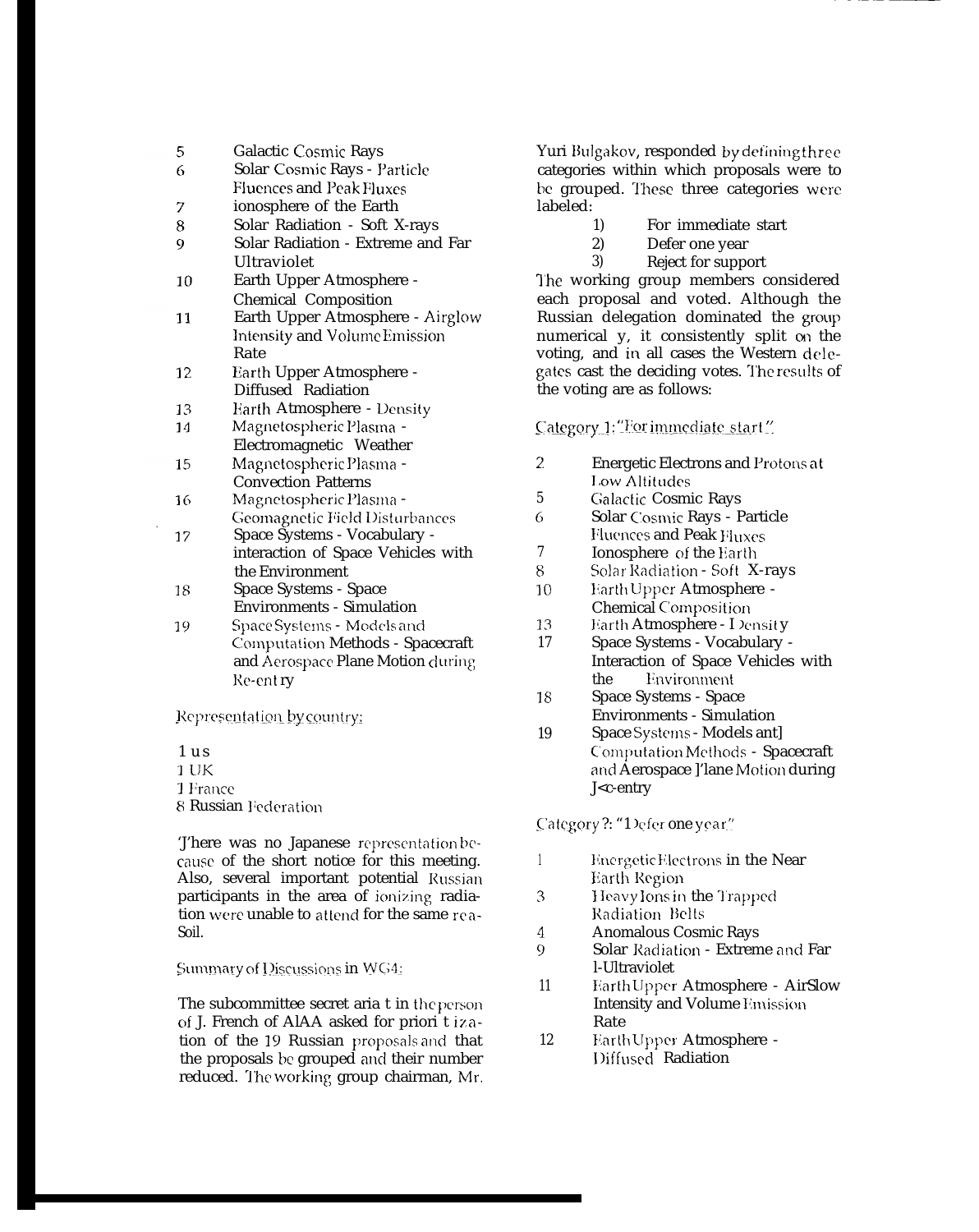| 14 | Magnetospheric Plasma - |  |
|----|-------------------------|--|
|    | Electromagnetic Weather |  |

- 15 Magnetospheric Plasma -**Convection Patterns**
- 16 Magnetospheric Plasma -Geomagnetic Field Disturbances

No items were placed in category 3.

The group did not attempt to condense t h c list since the prevalent feeling was felt that this must be done by the proposers themselves.

The chairman of WG4 asked for a list of US natural space environment standards. I t is a simple matter for Gostandart of Russia to compile such a list since the Russian Space Agency is very formal about its standardization process. The authors are in the process of creating such a list for the US; however, there is such uncertainty in the US with regard to standards that it is not clear how much can be done.

The US suggested that work on a standard for interplanetary and near-Harthmeteoroid environments is now feasible and reported that the US and Germany had been discussing the practicality of a joint effort. The US did not propose it formally as a work item since there is still some disa greement as to the direction the work should take. The working group encouraged this work.

# SUMMARY OF THE CURRENT SITUA-**TION**

The emphasis in WG4 currently is on developing stand ardized methods of computing specific natural and induced space environments. This is useful for mission designers and project managers and is a necessary first step, but is less useful for component manufacturers. Eventually there will be an opportunity to go beyond merely standardizing environment models to establish a set of standards which would be directly indesigning components for the international market. Unfortunately, there has been no direct presence of US industry at the WG4

meetings. More industry participation is essential if we are to develop standards that are going to be of use to spacecraft and componentmanufacturers.

The Russian Federation has significant and unique capabilities to contribute to international space efforts and a strong interest in standardization activities in the international arena as evidenced by their heavy attendance at the international meetings despite a severe shortage on travelfunds. The Russians are taking the initiative in WG4 standardization activities WG4, and it is in every one's interest that this participation be continued. All formal proposals for development of standards have come from Russia. Much of this proposed work is organized around upgrading US models or combining US and Russian models with US collaboration. The Russians seem completely open, and eager for cooperative efforts. But a stronger US response is needed.

Most US and European space environment models are published in the open literature and are, thus, in the public domain. The Russian models have not been as available but are now being offered to us via these collaborative efforts along with a large amount of data. We should take advantage of this and participate fully in these  $ef$ forts and be just as open as the Russians are.

Most models - US, European and Russian have some deficiencies that require further development before they are suitable for issuance as standards. "I'his requires development work (i. e., funding). The R ussians place a great emphasis on standardization and seem willing to carry the load in many areas. But we shouldn't allow them to completely dominate the field. Furthermore, there are several important areas in which they seem to have no capability to propose, The proposals in work so far address only a small minority of the 15 agreed uponareas of standardization and there is a wide latitude for more work. The US is in a position to propose collaborative efforts in meteoroid environments and improved solar event models and probably in a number of